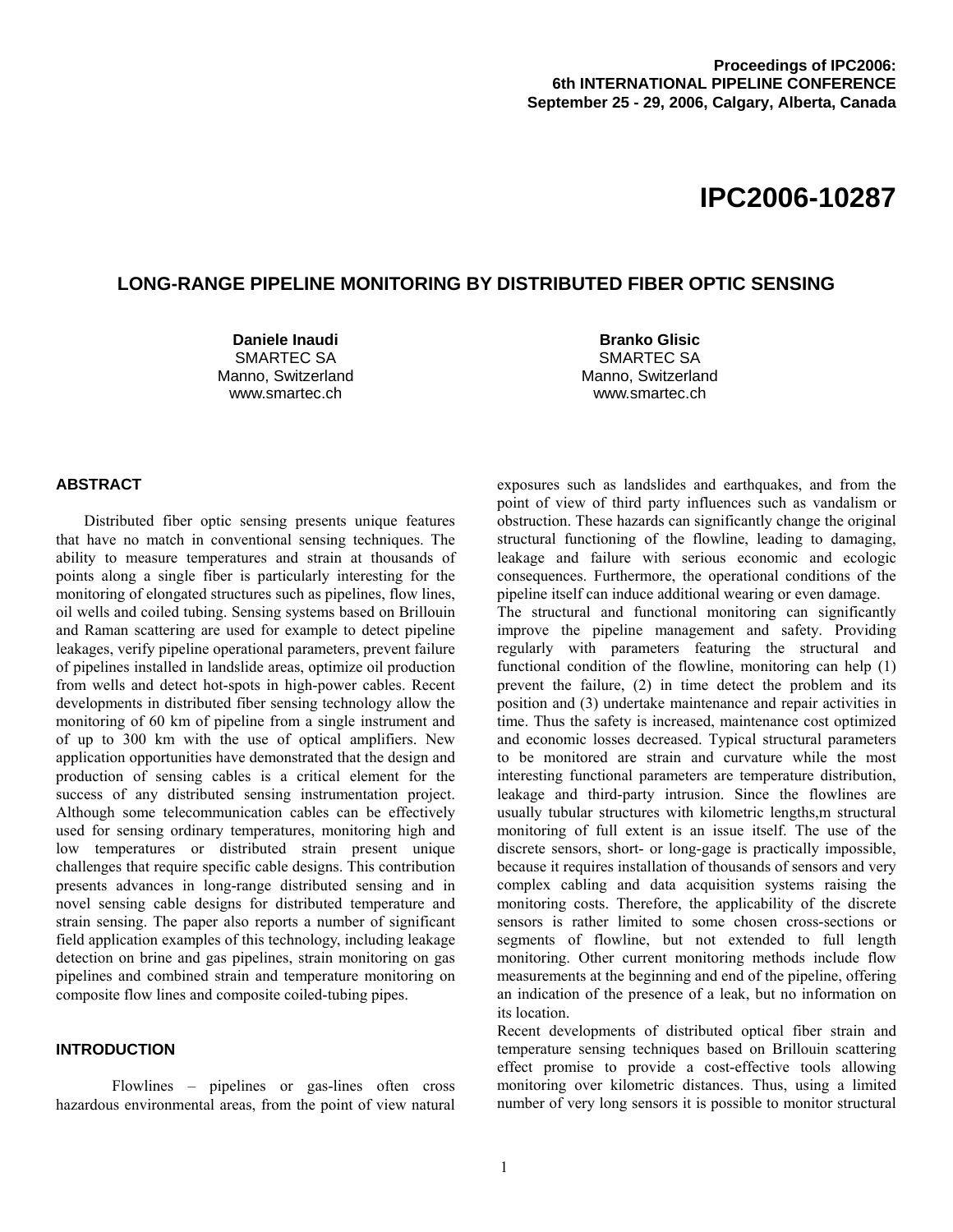and functional behavior of flowlines with a high measurand and spatial resolution at a reasonable cost.

Even if the development of Brillouin scattering based sensing techniques, as well as their application for temperature and leakage monitoring, is presently well advanced, there was a comparatively modest advancement in the development of the distributed strain sensors and their installation techniques.

The aim of this paper is to present an on-site applications of a newly completed distributed sensing system called DiTeSt [1].

# **DITEST MONITORING SYSTEM**

## **Basics on distributed sensing**

A distributed sensor is, conventionally, a device with a linear measurement basis, which is sensitive to measurand at any of its points. Optical fibre distributed sensors consist of a single optical fibre sensitive over all its length. A single distributed fibre optic sensor could therefore replace thousands of discrete (point) sensors. The low fibre attenuation allows a monitoring over extremely long distances (up to 25 kilometres), which represent an impressive number of measuring points. This makes distributed sensing technique a very attractive solution when the monitoring of a large number of locations is required.

#### **DiTeSt Reading Unit**

The development of a fiber optics distributed sensor system relies upon using a known and reproducible method by which the measurand can interact with the light travelling within the fibre. The DiTeSt (Distributed Temperature and Strain monitoring system) is based on a detection scheme using a non-linear optical effect named Stimulated Brillouin Scattering [1]. This scattering process is an intrinsic property of the propagation of light in the silica material from which the sensing fibre is made. The Brillouin scattering effect exhibits a well-known and reproducible response to external measurands such as temperature and strain.

The Brillouin interaction results in the generation of scattered

light which experiences a frequency shift through the scattering process. This frequency shift depends linearly on the fibre strain and temperature. As a consequence, the scattered light has a slightly different wavelength than the original light and the departure from the original wavelength is directly dependent on the strain and temperature of the fibre. A system based on the analysis of the Brillouin scattered light in optical fibres is naturally devoted to perform strain and temperature measurement.

The main components of the DiTeSt system are the Reading Unit and the Sensor Cable. The Reading Unit is connected to the proximal end of the sensor and can be placed remotely from the sensing area, since a section of optical fibre cable could be used to link the Reading Unit to the sensor itself without any performance degradation. The other sensor-end can be either connected to the Sensor Termination Module (single-end configuration), which could be placed remotely from the sensor area as well, or brought back and connected to the Reading Unit (loop configuration). The selection of the configuration (single-end or loop) depends on the application. The use of optical amplifier modules (range extenders) allows the monitoring of up to 300 km of pipeline from a single instrument (see Figure2). [4]. A scheme of the DiTeSt system is given in Figure 1 and typical performances in Table 1.

| Measurement range          | 30 km (standard)                      |
|----------------------------|---------------------------------------|
|                            | 150 km (extended)                     |
| Number of channels         | 2 (standard)                          |
|                            | max. 60 (with channel switch)         |
| Spatial resolution         | 1 m over 5 km                         |
|                            | 2 m over 25 km                        |
| Temperature resolution     | $0.1$ °C                              |
| Temperature range (depends | $-270^{\circ}$ C to $+500^{\circ}$ C  |
| on type of sensing cable)  |                                       |
| Strain resolution          | $2 \mu \epsilon (0.002 \text{ mm/m})$ |
| Strain range (typical)     | $-1.25\%$ to $1.25\%$                 |
| Acquisition time (typical) | 2 minutes                             |
|                            |                                       |

**Table 1: Performances of DiTeSt system** 



**Fig. 1: Schema of DiTeSt® system configurations, left: single-end configuration; right: loop configuration**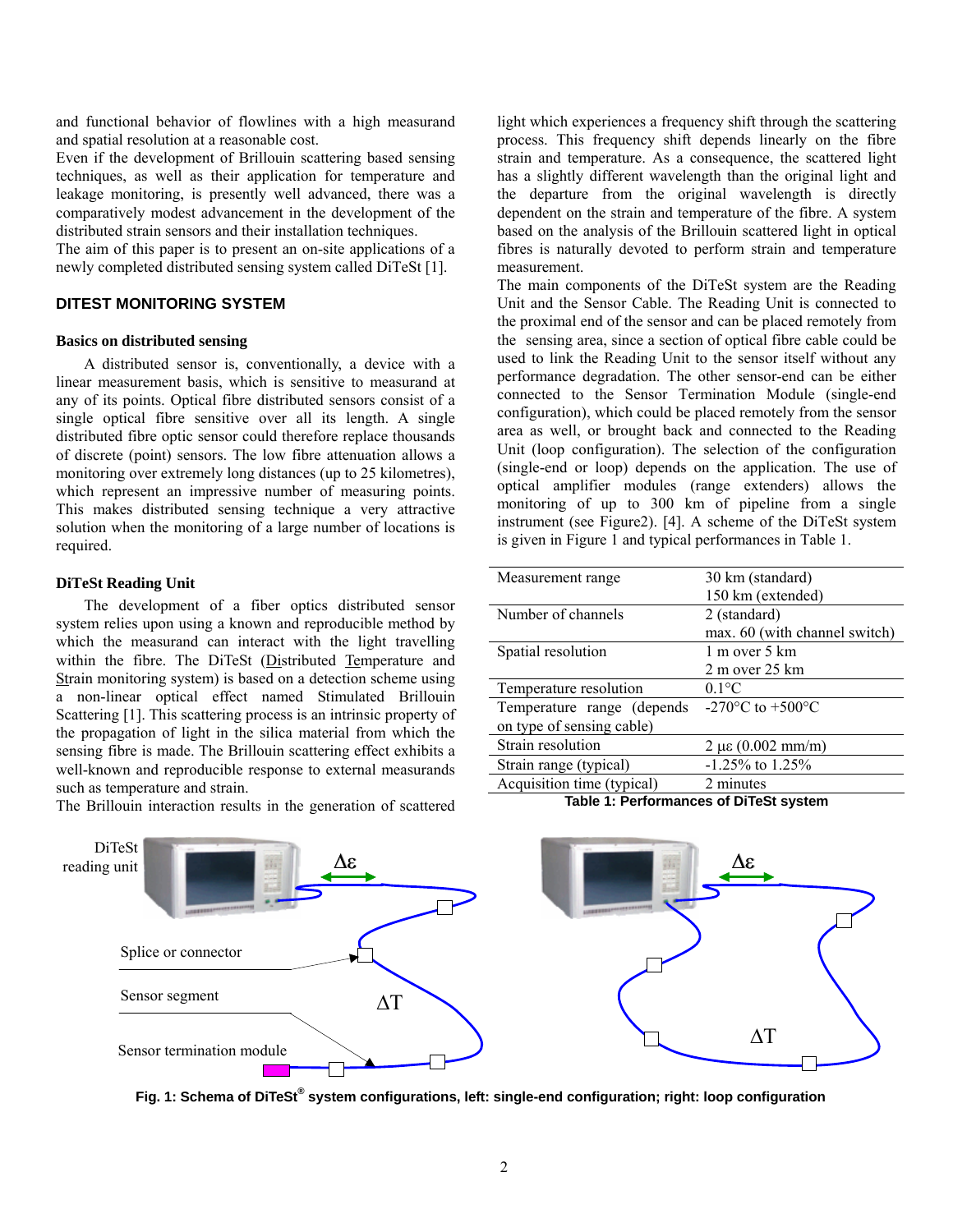

**Fig. 2: Range Extender Configurations, allowing the monitoring of long pipeline sections with a single instrument** 

## **Sensing Cable Design**

Traditional fiber optic cable design aims to the best possible protection of the fiber itself from any external influence. In particular it is necessary to shield the optical fiber from external humidity, side pressures, crushing and longitudinal strain applied to the cable. These designs have proven effectiveness guaranteeing the longevity of optical fibers used for communication and can be used as sensing elements for monitoring temperatures in the  $-20^{\circ}$ C to  $+60^{\circ}$ C range, in conjunction with Brillouin or Raman monitoring systems.

Sensing distributed temperature below 20°C or above 60°C requires a specific cable design, especially for Brillouin scattering systems, where it is important to guarantee that the optical fiber does not experience any strain that could be misinterpreted as a temperature change due to the crosssensitivity between strain and temperature.

On the other hand, the strain sensitivity of Brillouin scattering prompts to the use of such systems for distributed strain sensing, in particular to monitor local deformations of large structures such as pipelines, landslides or dams. In these cases, the cable must faithfully transfer the structural strain to the optical fiber, a goal contradicting all experience form telecommunication cable design where the exact opposite is required.

Finally, when sensing distributed strain it is necessary to simultaneously measure temperature to separate the two components. This is usually obtained by installing a strain and a temperature sensing cables in parallel. It would be therefore desirable to combine the two functions into a single packaging.

### **Extreme temperature sensing cable**

The extreme temperature sensing cables are designed for distributed temperature monitoring over long distances. They consist of up to four single mode or multimode optical fibers contained in a stainless steel loose tube, protected with stainless steel armoring wires and optionally a polymer sheath. These components can be differently combined in order to adapt the cable to the required performance and application. The use of appropriate optical fibre coating (polyimide or carbon/polyimide) allows the operation over large temperature ranges, the stainless steel protection provides high mechanical and additional chemical resistance while the polymer sheath guarantees corrosion protection. The carbon coating offers improved resistance to hydrogen darkening. The over-length of the optical fibers is selected in such a way that the fiber is never pulled or compressed, despite the difference in thermal expansion coefficients between glass and steel. The total cable diameter is only 3.8 mm (see figure 3).

These cables can be used in a wide range of applications that require distributed temperature sensing, such as temperature monitoring of concrete in massive structures, waste disposal sites, onshore, off-shore and downhole sites in gas and oil industry, hot spots, cold spots and leakage detection of flow lines and reservoirs, fire detection in tunnels and mapping of cryogenic temperatures, just to name a few.



**Figure 3: Extreme temperature sensing cable design and termination**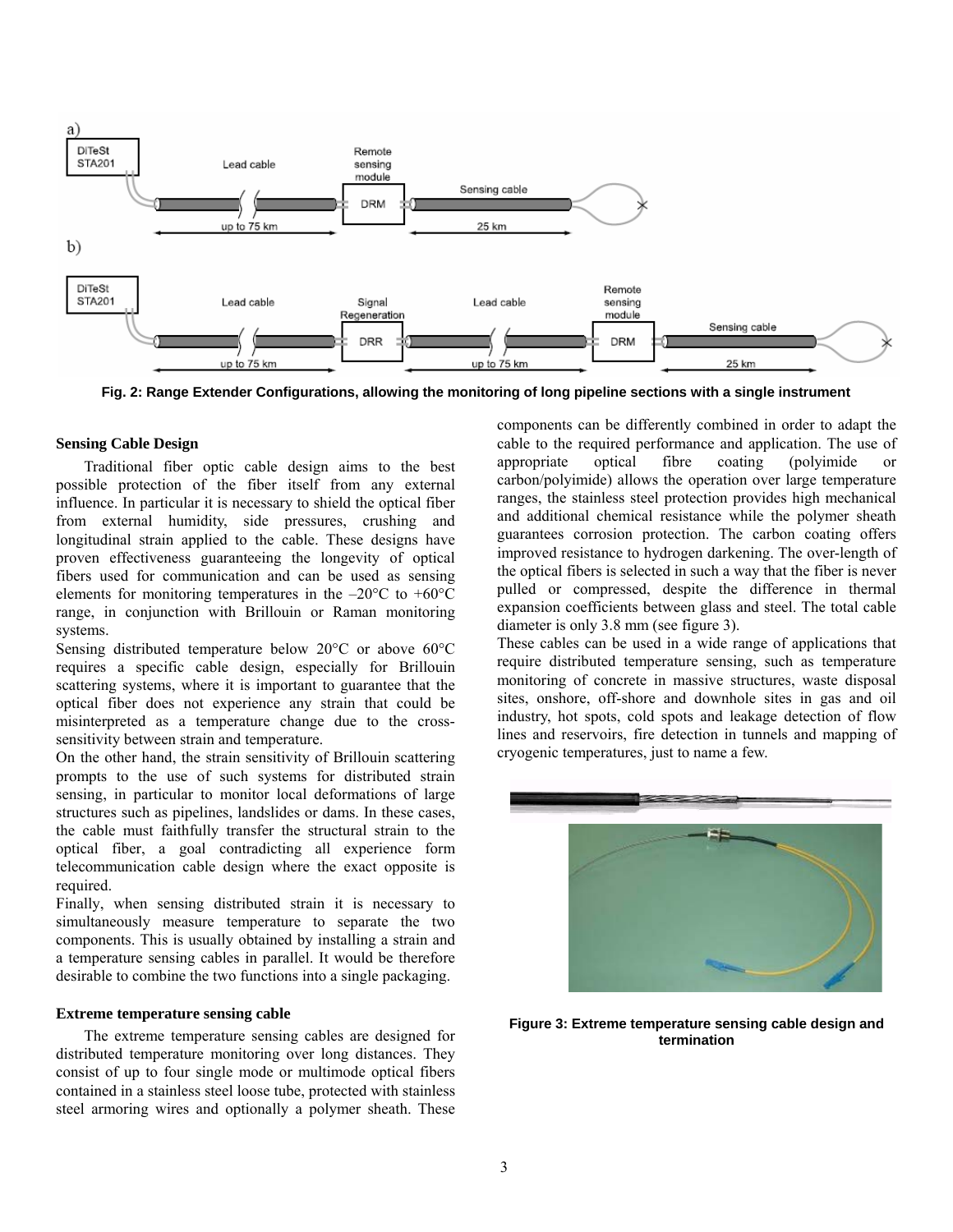#### **Strain sensing tape: SMARTape**

When strain sensing is required, the optical fiber must be bonded to the host material over the whole length [2]. The transfer of strain is to be complete, with no losses due to sliding. Therefore an excellent bonding between strain optical fiber and the host structure is to be guaranteed. To allow such a good bonding it has been recommended to integrate the optical fiber within a tape in the similar manner as the reinforcing fibers are integrated in composite materials. To produce such a tape, we selected a glass fiber reinforced thermoplastic with PPS matrix. This material has excellent mechanical and chemical resistance properties. Since its production involves heating to high temperatures (in order to melt the matrix of the composite material) it is necessary for the fiber to withstand this temperature without damage. In addition, the bonding between the optical fiber coating and the matrix has to be guaranteed. Polyimide-coated optical fibers fit these requirements and were therefore selected for this design.

The typical cross-section width of the thermoplastic composite tape that is used for manufacturing composite structures is in the range of ten to twenty millimeters, and therefore not critical for optical fiber integration. The thickness of the tape can be as low as 0.2 mm, and this dimension is more critical since the external diameter of polyimide-coated optical fiber is of 0.145 mm approximately. Hence, only less than 0.03 mm of tape material remains on top or bottom of the optical fiber, with the risk that the optical fiber will emerge from the tape. The scheme of the sensing tape cross-section, with typical dimensions, is presented in Figure 4.

The use of such sensing tape (called SMARTape) is twofold: it can be used externally, attached to the structure, or embedded between the composite laminates, having also a structural role.



**Figure 4: Cross-section picture and micrograph of the sensing tape (SMARTape)** 

#### **Combined Strain and temperature sensing: SMARTprofile**

The SMARTprofile sensor design combines strain and temperature sensors in a single package.

This sensor consists of two bonded and two free single mode optical fibers embedded in a polyethylene thermoplastic profile. The bonded fibers are used for strain monitoring, while the free fibers are used for temperature measurements and to compensate temperature effects on the bonded fibers. For redundancy, two fibers are included for both strain and temperature monitoring. The profile itself provides good mechanical, chemical and temperature resistance. The size of the profile makes the sensor easy to transport and install by fusing, gluing or clamping. The SMARTprofile (see figure 5) sensor is designed for use in environments often found in civil, geotechnical and oil & gas applications. However, this sensor cannot be used in extreme temperature environments nor environments with high chemical pollution. It is not recommended for installation under permanent UV radiation (e.g. sunshine).



**Figure 5: SMARTprofile cross-section and sample. The red tube contains the free fibers**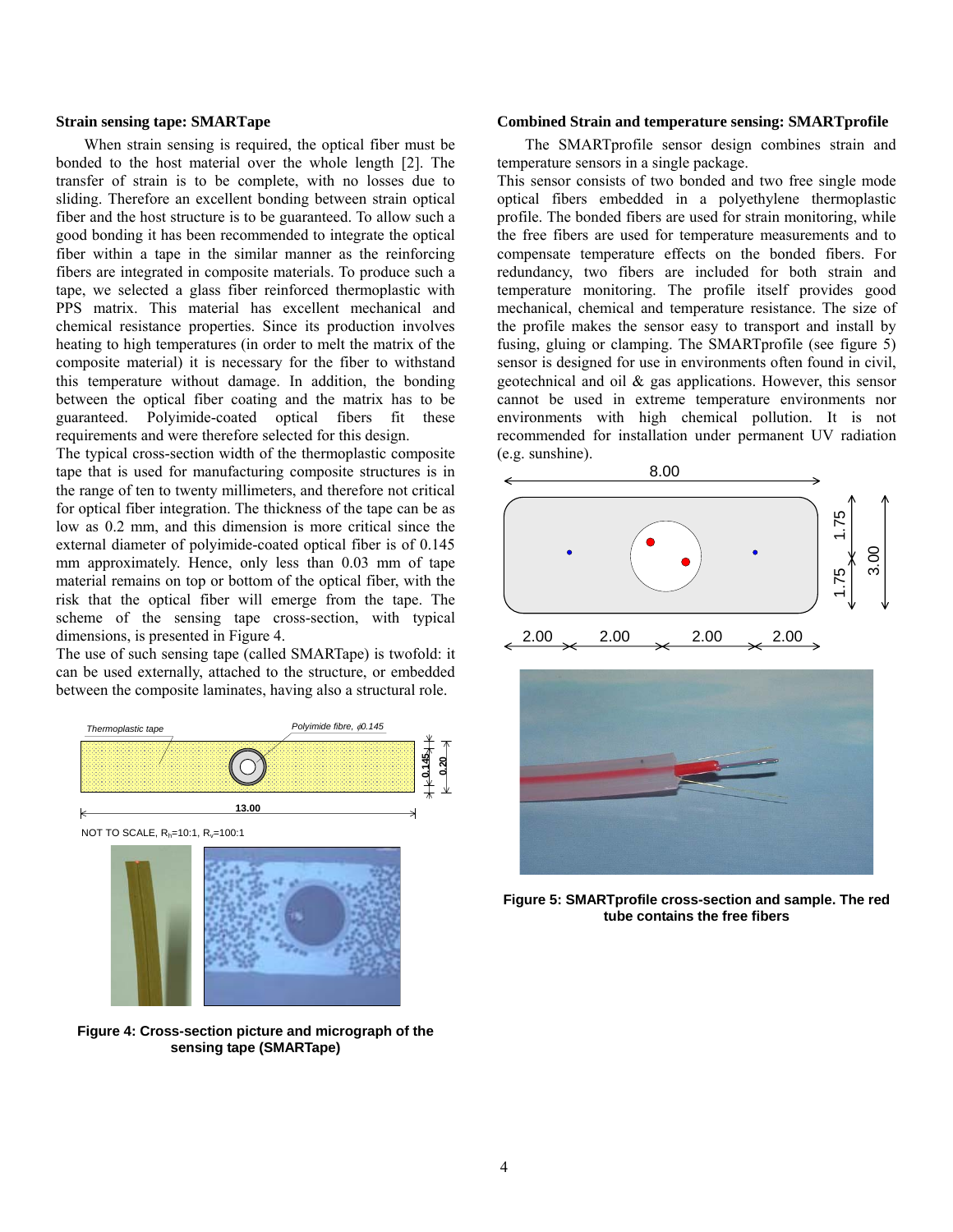# **PIPELINE MONITORING APPLICATIONS**

In the following sections we will introduce application examples showing how different pipeline monitoring tasks can be addressed with the presented system.

#### **Leakage detection in a Brine Pipeline**

In 2002 the construction of a natural gas storage facility some 1500m under the ground surface was started in the area of Berlin in Germany. Using mining technology the building of underground caverns for gas storage in large rock-salt formation requires hot water and produces large quantities of water saturated with salt, the so-called brine. In most cases the brine cannot be processed on-site and must be transported by a pipeline to the location where it can either be used for chemical processes, or injected back safely into the ground. Because the brine can be harmful for the environment, the pipeline shall be monitored by a leakage detection system.

In the Berlin project a 55km pipeline was built and the company GESO was selected for the development and the installation of the leakage detection system [3]. In order to cover the whole pipeline distance, it was decided to use two DiTeSt analyzers although one instrument would have been theoretically able to cover the whole distance with its two channels. However the installation of the fiber cable required some 60 splices (that correspond to a additional loss of up to 3 dB) which reduces the distance range of the instrument accordingly and justified the use of two instruments, since the range extender technology was not yet available.

During the construction phase the temperature sensing was first placed in the trench and buried in the sand some 10 cm underneath the pipeline. The pictures in Fig. 6 show the construction of the pipeline before and after the pipeline was put in the trench.

The temperature profiles measured by both DiTeSt instruments are transferred every 30 minutes to a central PC and further processed for leakage detection. A dedicated software performs the leakage detection through a comparison between recorded temperature profiles, looking at abnormal temperature evolutions and generates alarm in the case of the detection of leakage. The system is able to automatically transmit alarms, generate reports, periodically reset and restart measurements, and requires virtually no maintenance.

The pipeline construction phase was completed in November 2002 and the pipeline was put into operation in January 2003. In July 2003, a first leakage was detected by the monitoring system. It was later found that the leakage was accidentally caused by excavation work in the vicinity of the pipeline. Fig. 7 shows the occurrence of the leakage and its effect on the temperature profiles showing a local temperature increase of 8°C. An alarm was immediately and automatically triggered and the flow was eventually stopped.



**Figure 6. Construction phase of a buried brine pipeline in the north-east area of Berlin. The fiber optics cable is placed in the sand at the 6 o'clock position about 10 cm underneath the pipeline.** 

Temperature profile before leakage



Temperature profile when the leakage is detected



**Figure 7. Measured profiles before and after the leakage**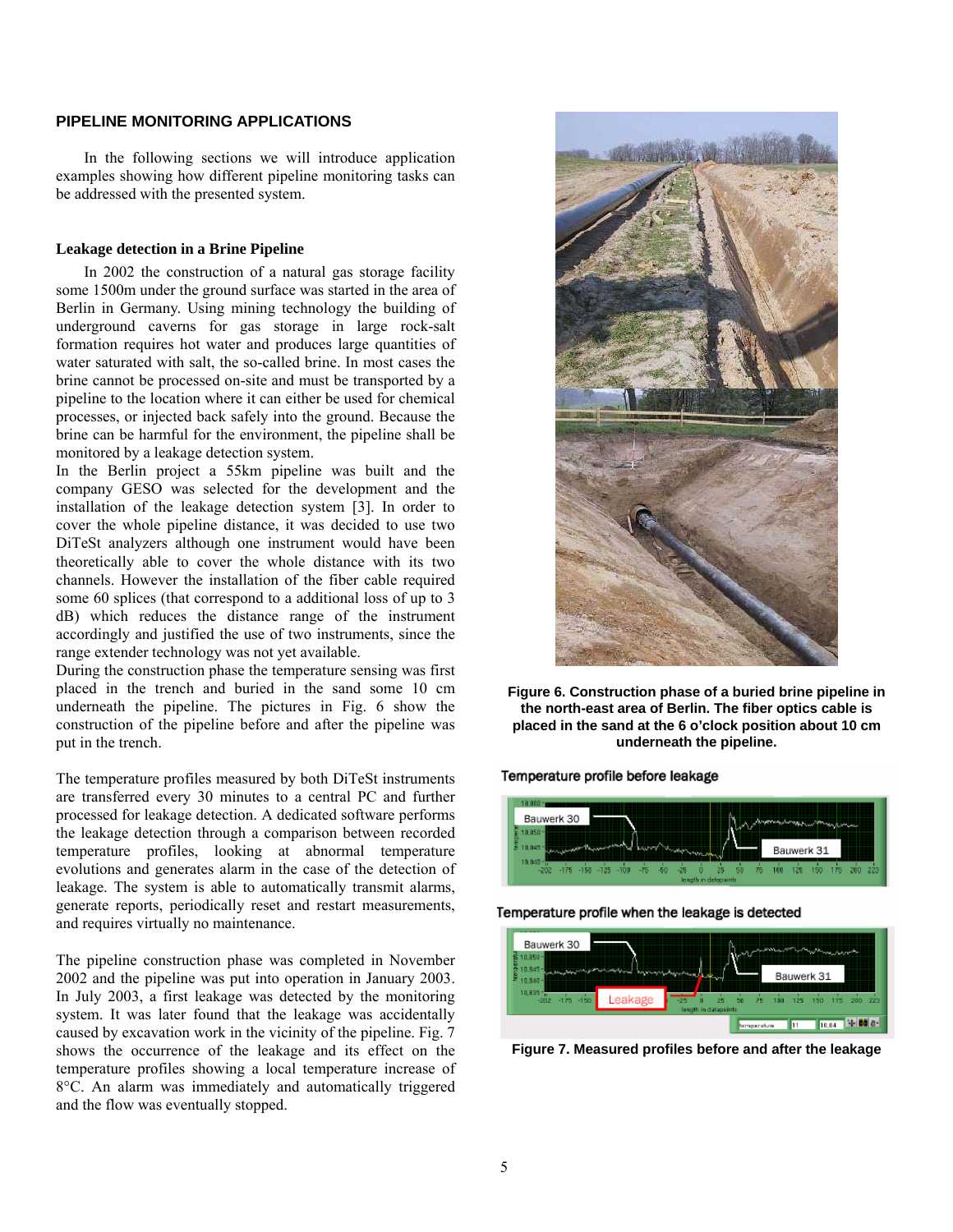#### **Gas Pipeline Monitoring**

About 500 meters of a buried, 35 years old gas pipeline, located in Italy, lie in an unstable area. Distributed strain monitoring could be useful in order to improve vibrating wire strain gauges monitoring system, actually used in the site. The landslide progresses with time and could damage pipelines up to be put out of service. Three symmetrically disposed vibrating wires were installed in several sections at a distance typically of 50/100 m chosen as the most stressed ones according a preliminary engineering evaluation. These sensors were very helpful, but could not fully cover the length of the pipeline and only provide local measurements.

Different types of distributed sensors were used: SMARTape and Temperature Sensing Cable. Three parallel lines constituted of five segments of SMARTape sensor were installed over the whole concerned length of the pipeline (see figure 8). The lengths of segments were ranged from 71 m to 132 m, and the position of the sensors with respect to the pipeline axis were at  $0^{\circ}$ , 120° and  $-120^{\circ}$  approximately. The strain resolution of the SMARTape is 20 micro-strains, with spatial resolution of 1.5 m (and an acquisition range of 0.25m) and provides the monitoring of average strains, average curvatures and deformed shape of the pipeline. The Temperature Sensing Cable was installed onto the upper line  $(0^{\circ})$  of the pipeline in order to compensate the strain measurements for temperature. The temperature resolution of the sensor is 1°C with the same resolution and acquisition of the SMARTape. All the sensors are connected to a Central Measurement Point by means of extension optical cables and connection boxes. They are read from this point using a single DiTeSt reading unit. Since the landslide process is slow, the measurements sessions are performed manually once a month. In case of earthquake a session of measurements is performed immediately after the event. All the measurements obtained with the DiTeSt system are correlated with the measurements obtained with vibrating wires. At present stage, the sensors have been measured for a period of two years, providing interesting information on the deformation induced by burying and by the landslide progression. A gas leakage simulation was also performed with success using the temperature sensing cable.

During the works the pipe was laid on the soil supports every  $20 - 30$  m. Therefore, its static system can be considered as a continuous girder. After the burring, the pipe was loaded with soil and therefore deformed. The pipe cross-sections located on the supports have been subject to negative bending (traction at the top part) and the section between the supports to positive bending (traction at the bottom part). The maximal allowed strain in the elastic domain is 1750 με, and maximal curvature without normal forces 5303 με/m. The diagram showing the strain distribution over all the length of the pipeline after the burring measured by SMARTapes is presented in Figure 9. The normal cross-sectional strain distribution as well as the

curvature distribution in horizontal and vertical plane are calculated from the measurements and presented in Figure 10.



**Figure 8: SMARTape on the gas pipeline.** 



**Figure 9. Strain distribution over the monitored part of the pipeline measured by SMARTape sensors** 



**Figure 10. Cross-section strain and curvatures distribution measured by SMARTape sensors**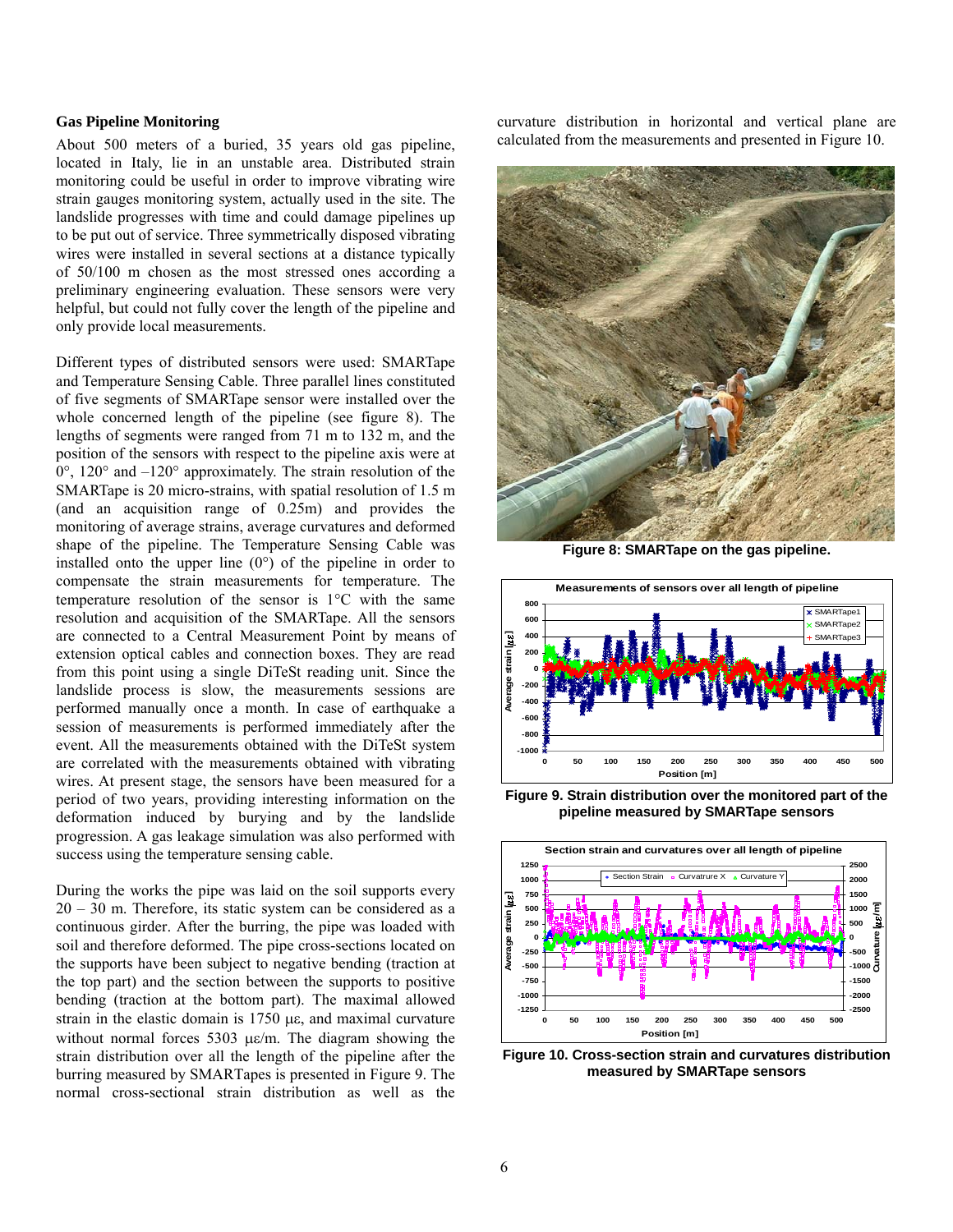During the putting of the sensors in place and burring of the pipe, an empty plastic tube was installed connecting the upper part of the pipe with the surface, 50 m far from the beginning of the first monitored segment. This tube was used to simulate a leakage of the gas. Carbon dioxide was inserted in the tube, cooling down the pipe end, due to pressure relaxation, and making the thermal conditions surrounding the contact between the pipe and the tube similar to conditions expected in case of leakage. This process is presented in Figure 11.



**Figure 11. Leakage simulation test** 



**Figure 12. Results of leakage test; leakage is detected as temperature change** 

A reference measurement was performed before the tube was cooled down. After the carbon dioxide was inserted, the temperature measurements are performed every 2 to 10 minutes and compared with reference measurement. The results of the test are presented in Figure 12. The test was successful and point of simulated leakage was clearly observed in diagrams (encircled area in Figure 12).

# **Composite High-Pressure Pipe Monitoring: SmartPipe**

Smart Pipe is a high strength, light weight, monitored reinforced thermoplastic pipe that can be used for the rehabilitation of an existing pipeline, or as a stand alone replacement. The key feature of the technology that underlies Smart Pipe is the use of ultra high strength fibers that are wrapped onto a high density polyethylene core pipe (see figure 13). Through the selection of the fibers, the lay angles, and their sizes, Smart Pipe can be specially tailored for any given condition in terms of design pressure, pull-in length (for a rehabilitation), and safe operating duration.

In urban and environmentally sensitive areas it delivers significant savings in the costs of access to and permitting for difficult locations using its trenchless installation methods. It is simultaneously manufactured and installed as a tight fit liner in up to 50,000 feet of an underground pipeline without any disruption of the surface areas covering the pipeline (except for a small opening at the entry and exit points of the pipeline section being lined). It can restore the subject pipeline to its full pressure service rating, renewing the projected service life of the subject pipeline to like new or better than new condition, and in most cases does so without reducing the flow rates through the line despite the nominal reduction in inside diameter of the pipeline that occurs due to the presence of the liner.

The integrated SMARTprofile sensors (see Figure 14) provide the operator of the pipeline with continuous monitoring and inspection features to assure safe operation of the line throughout the renewed operating life of the pipeline and to provide compliance with the regulations now emerging under the various Pipeline Safety Acts.



**Monitoring system.**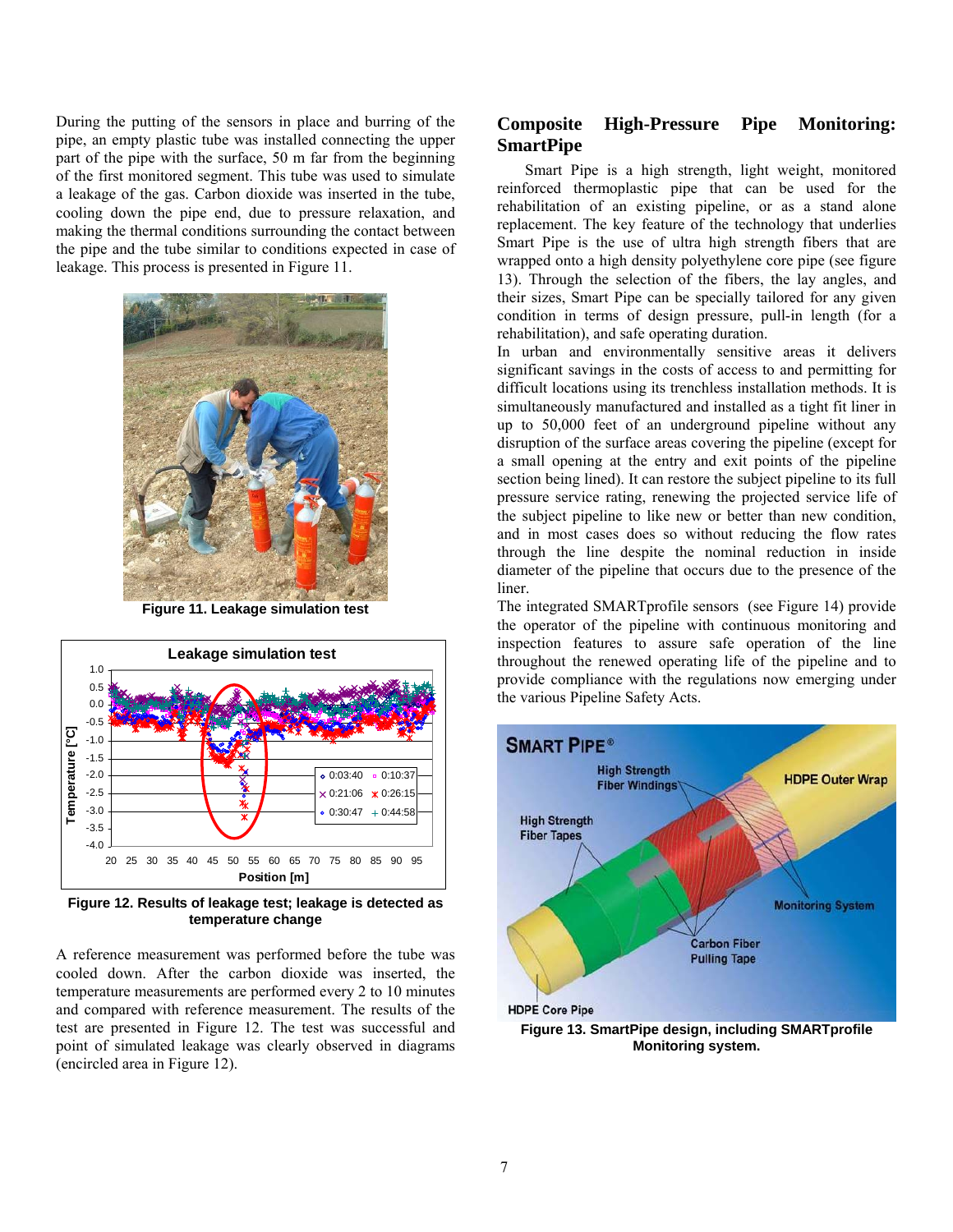

**Figure 14. SMARTprofile integration with high-strength fiber windings.** 

# **Composite Coiled Tubing Monitoring**

The larger hydrocarbon reservoirs in Europe are rapidly depleting. The remaining marginal fields can only be exploited commercially by the implementation of new 'intelligent' technology, such as electric Coiled Tubing drilling or Intelligent Well Completions. Steel CT with an internal electric wire line is the current standard for such operations. Steel CT suffers from corrosion and fatigue problems, which dramatically restrict the operational life. The horizontal reach of steel CT is limited due to its heavy weight. The inserted wire line results in major hydraulic power losses and is cumbersome to install. To address these issue a joint research project supported by the European Commission was started in the year 2000.

The project aims to solve these problems by researching and developing a high-temperature, corrosion and fatigue resistant thermoplastic Power & Data Transmission Composite Coiled Tubing (PDT-COIL) for electric drilling applications. This PDT-COIL contains embedded electrical power and fibreoptics for sensing, monitoring and data transmission.

The PDT-COIL consists of a functional liner containing the electrical and the optical conductors and a structural layer of carbon and glass fibers embedded in high performance thermoplastic polymers. The electric conductors provide electric power for Electric Submersible Pumps or Electric Drilling Motors. A fibre-optic Sensing and Monitoring System, based on the SMARTprofile design is also integrated in the liner thickness over its whole length and is used to measure relevant well parameters, monitor the structural integrity of the PDT-COIL and can be used for data transmission (see figure 15).

The embedded optical fiber system was tested for measuring strain, deformations and temperatures of the coil.

Testing of distributed strain and deformation measurements was performed on a 15m long section of polyethylene liner with integrated strain sensing fibers. The diameter of the tube was 56 millimeters. Four optical fibers were installed with the angles of -2.5°, -5°, 5° and 10° with respect to the tube axis, in order to evaluate performance of fibers installed with different angles. Two sensors with angles of  $-5^{\circ}$  and  $10^{\circ}$  were connected one after the other and a closed loop was created with the reading unit. The temperature was measured on coils with free optical fibers installed before, between and after the strain sensing sections.

The aim of this test was to verify the performance of the monitoring system and algorithms. The following tests were performed: traction test, torsion test, combined traction and torsion test, bending test, half tube bending test, double bending test and, combined bending and torsion test.

The results of this test confirmed the excellent performance of the DiTeSt reading unit, providing a resolution compatible with the requirements (better than  $\pm 30\mu\epsilon$ ) and short measurement time (better than 5 minutes). Resolution of temperature was better than 1°C. As examples, the results of traction and torsion tests are presented in Figures 16 and 17.

To test the temperature sensing capabilities of the PDT-Coil sensing system, a 150 m section of integrated liner was heated by injecting different levels of current in the electrical conductors as shown in Figure 18.

Figure 19 shows the recorded temperature profile for different current levels. It can be noticed that the temperature is not constant along the liner, since one part of the liner was in direct contact with the metallic winding drum that acted as a heat sink, while further sections were wound on a second layer that was essentially surrounded by air and therefore thermally insulated. In real applications the PDT-Coil tubing would be cooled by the fluids circulating inside and outside the pipe.



**Figure 15. PDT-Coil Cross-section. The fiber optics sensing SMARTprofiles are designated by SP-A, SP-B and SP-C.**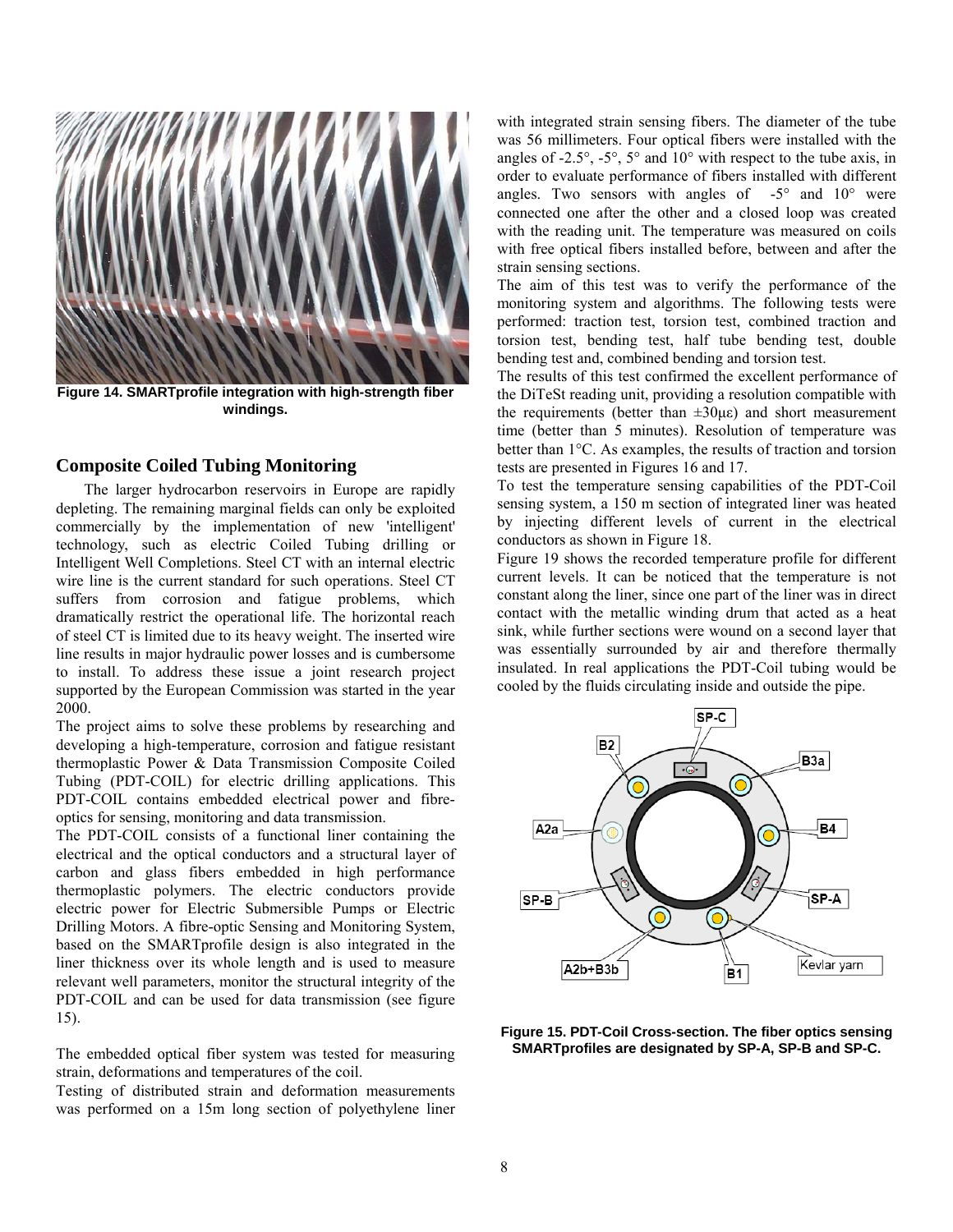

**Figure 16. Results of the traction test and comparison with theoretical prediction** 



**Figure 17. Results of the torsion test and comparison with theoretical predictions; higher winding angles provide more sensitivity and accuracy for torsion measurements** 



**Figure 18. Liner heating test by electrical current injection** 



**Figure 19. Liner temperature changes for different current levels and heating times. The first 545 m of optical fiber are not integrated in the liner and not shown** 

## **CONCLUSIONS**

The use of distributed fiber optic monitoring system allows a continuous monitoring and management of pipelines, increasing their safety and allowing the pipeline operator to take informed decisions on the operations and maintenance of the pipe.

The presented monitoring system and the application examples shown in this paper demonstrate how it is possible to obtain different types of information on the pipeline state and conditions. In particular a distributed fiber optic system allows the following monitoring tasks:

**Distributed temperature monitoring**: allows the measurement of the temperature profile along the pipe and therefore of the temperature changes of the transported fluid. This information can be used for optimizing operational parameters and for the identification and location of hydrate, ice, and wax accumulations. These may be detected by sensing changes in temperature on either side of the accumulation.

**Leakage detection**: through the identification of temperature anomalies, it is possible to detect and localize leakages of small entity, that cannot be detected by conventional volumetric techniques. Furthermore, the ability to pinpoint the exact location of the leak allows an immediate reaction at the event location, minimizing downtime and ecological consequences.

**Intrusion detection**: based on a similar approach, focusing on localized strain and temperature changes, the presence and location of an accidental or intentional intrusion can be detected. This enables preventive action before the intruder can damage the pipeline.

**Distributed strain and deformation monitoring**: Provides information on the strain evolution along the pipeline. This is